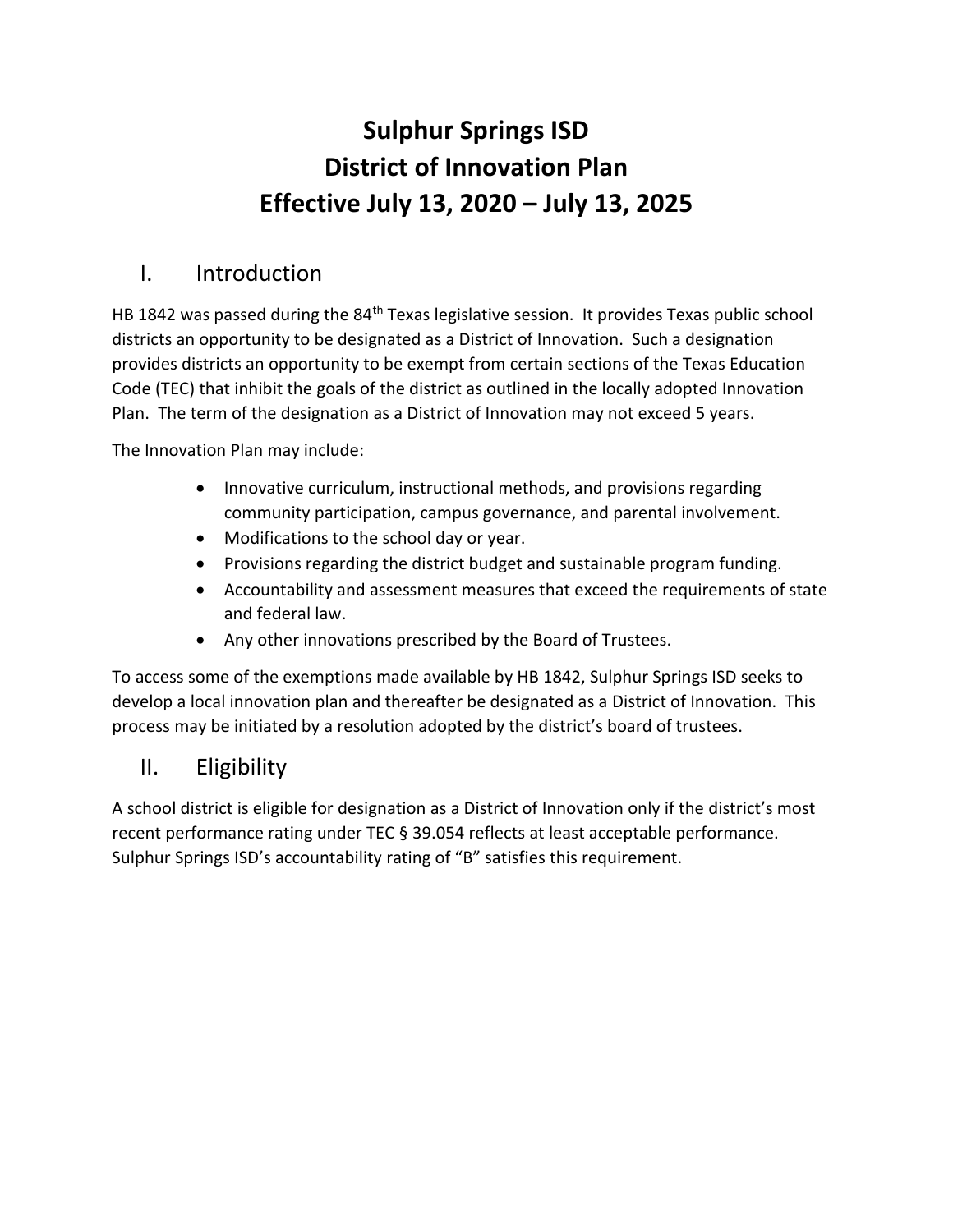| <b>Date</b>       | <b>Activity</b>                                                        | <b>Summary</b>                                                                                                                                                                                                                                                                                                                           |
|-------------------|------------------------------------------------------------------------|------------------------------------------------------------------------------------------------------------------------------------------------------------------------------------------------------------------------------------------------------------------------------------------------------------------------------------------|
| January 30, 2017  | Resolution - School Board<br>Meeting                                   | Initiates the process to consider<br>designating SSISD as a District of<br>Innovation.                                                                                                                                                                                                                                                   |
| February 13, 2017 | Public Hearing - School<br><b>Board Meeting</b>                        | A public hearing to consider whether the<br>$\bullet$<br>district should develop a local innovation<br>plan to be designated a District of<br>Innovation.<br>The Board decides whether to pursue the<br>designation.<br>If the Board pursues the designation, it<br>appoints a planning committee to develop<br>a local innovation plan. |
| February 15, 2017 | <b>Local Innovation Plan</b><br>Development                            | The appointed planning committee<br>$\bullet$<br>develops the district's final local innovation<br>plan.                                                                                                                                                                                                                                 |
| February 21, 2017 | Post Final Innovation Plan<br>on District's Website                    | Final innovation plan is posted on the<br>$\bullet$<br>District's website for 30 days before final<br>board action.                                                                                                                                                                                                                      |
| March 22, 2017    | DAC Approval of Final<br>Local Innovation Plan -<br><b>DAC Meeting</b> | The DAC holds a public meeting to consider<br>$\bullet$<br>the approval of the final local innovation<br>plan.                                                                                                                                                                                                                           |
| March 23, 2017    | <b>Commissioner Notification</b>                                       | The Board of Trustees notifies the<br>$\bullet$<br>commissioner of the Board's intention to<br>vote on adoption of the final plan.                                                                                                                                                                                                       |
| April 10, 2017    | Final Board Adoption -<br><b>School Board Meeting</b>                  | Board's final adoption of final local plan of<br>$\bullet$<br>innovation.<br>Upon affirmative vote of two-thirds of the<br>$\bullet$<br>membership, the proposed plan becomes<br>the district's final plan.                                                                                                                              |
| April 11, 2017    | <b>Commissioner Notification</b>                                       | Approved / Final District of Innovation Plan<br>submitted to the Commissioner of<br>Education.                                                                                                                                                                                                                                           |
| May 27, 2020      | Local Plan Development                                                 | The appointed planning committee<br>develops the district's final local innovation<br>plan.                                                                                                                                                                                                                                              |
| May 28, 2020      | Post Final Innovation Plan<br>on District's Website                    | Final innovation plan is posted on the<br>$\bullet$<br>District's website for 30 days before final<br>board action.                                                                                                                                                                                                                      |
| June 29, 2020     | DAC Approval of Final<br>Local Innovation Plan-<br><b>DAC Meeting</b>  | The DAC holds a public meeting to consider<br>$\bullet$<br>the approval of the final local innovation<br>plan.                                                                                                                                                                                                                           |
| June 30, 2020     | <b>Commissioner Notification</b>                                       | The Board of Trustees notifies the<br>$\bullet$<br>commissioner of the Board's intention to                                                                                                                                                                                                                                              |

# III. Timeline for Plan Development and Approval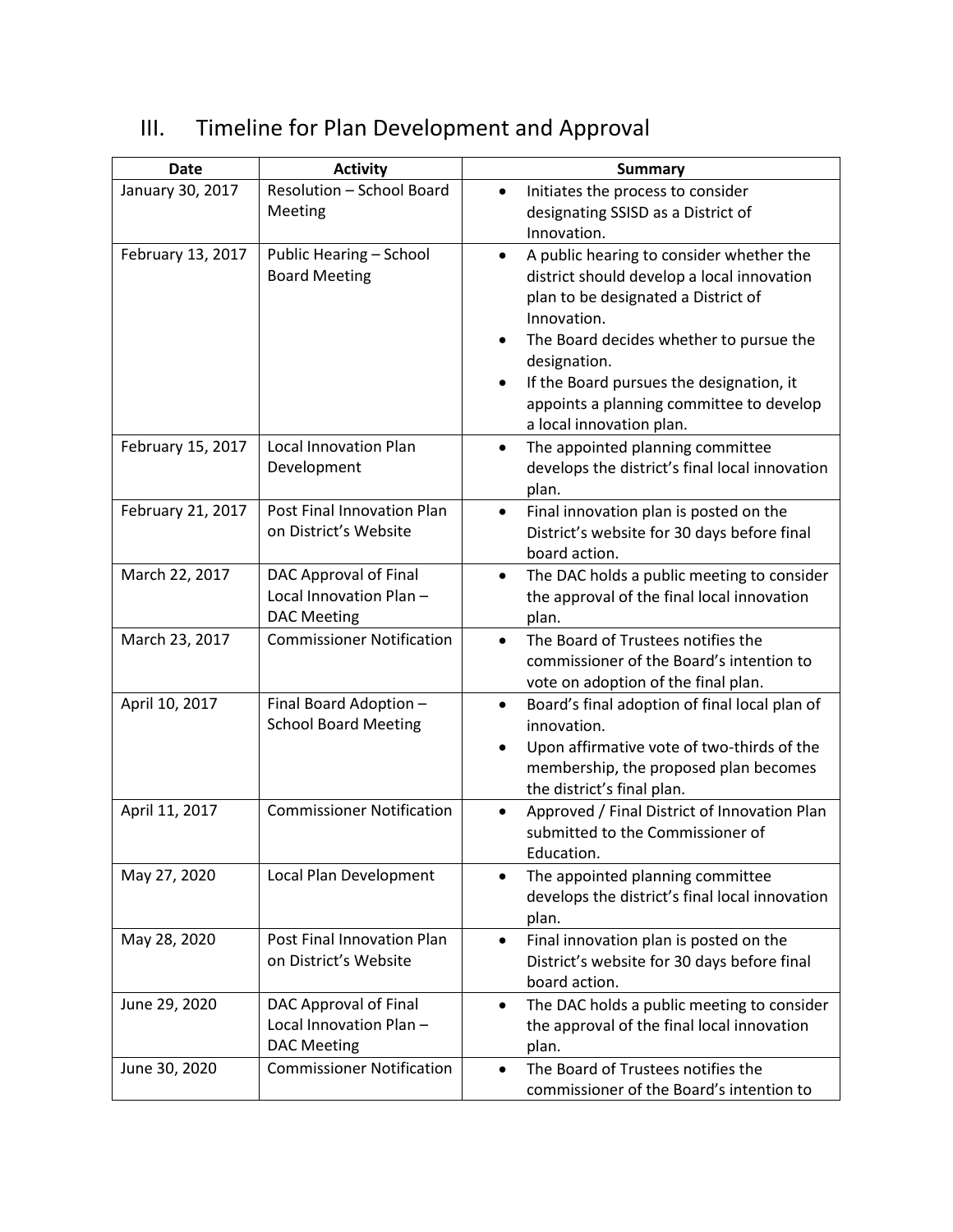|               |                                                       | vote on adoption of the final plan<br>(renewal).                                                                                                                                                            |
|---------------|-------------------------------------------------------|-------------------------------------------------------------------------------------------------------------------------------------------------------------------------------------------------------------|
| July 13, 2020 | Final Board Adoption -<br><b>School Board Meeting</b> | Board's final adoption of final local plan of<br>$\bullet$<br>innovation.<br>Upon affirmative vote of two-thirds of the<br>$\bullet$<br>membership, the proposed plan becomes<br>the district's final plan. |
| July 21, 2020 | <b>Commissioner Notification</b>                      | Approved / Final District of Innovation Plan<br>(renewal) submitted to the Commissioner<br>of Education.                                                                                                    |

# IV. Summary of Procedural History

In April of 2017, SSISD adopted its original District of Innovation Plan to be in effect through the close of the 2021-2022 school year. In the spring of 2020, SSISD sought to simultaneously amend and renew the plan for 5 years. The plan renewed/amended plan was sent for Commissioner notification on July 14, 2020.

# V. SSISD District of Innovation Plan Generally

Sulphur Springs ISD is driven by four Board goals developed and pursued in conjunction with our staff, parents, and other stakeholders. These goals drive all decisions in the district regarding teaching and learning, and they form the basis for this plan of innovation.

Our district's goals are:

- 1. Students will be encouraged and challenged to meet their full educational potential.
- 2. Students will be educated in learning environments that are safe, drug free, and conducive to learning.
- 3. Students will be taught by highly qualified and exceptionally trained staff.
- 4. Sulphur Springs ISD will encourage parent/guardian and community involvement in school activities.

In order to best serve our students and align our service to successfully pursue our district's goals, we have developed a five-year District of Innovation Plan. The Plan, as an exercise of the provisions of HB 1842, allows our SSISD Board of Trustees to exercise more local control to better meet the needs of our diverse population of students with its unique challenges. Allowing our Board to exercise local control for these decisions will provide lasting positive effects for our students, parents, and community.

The Plan provides for a comprehensive educational program for the district, and includes the following exemptions: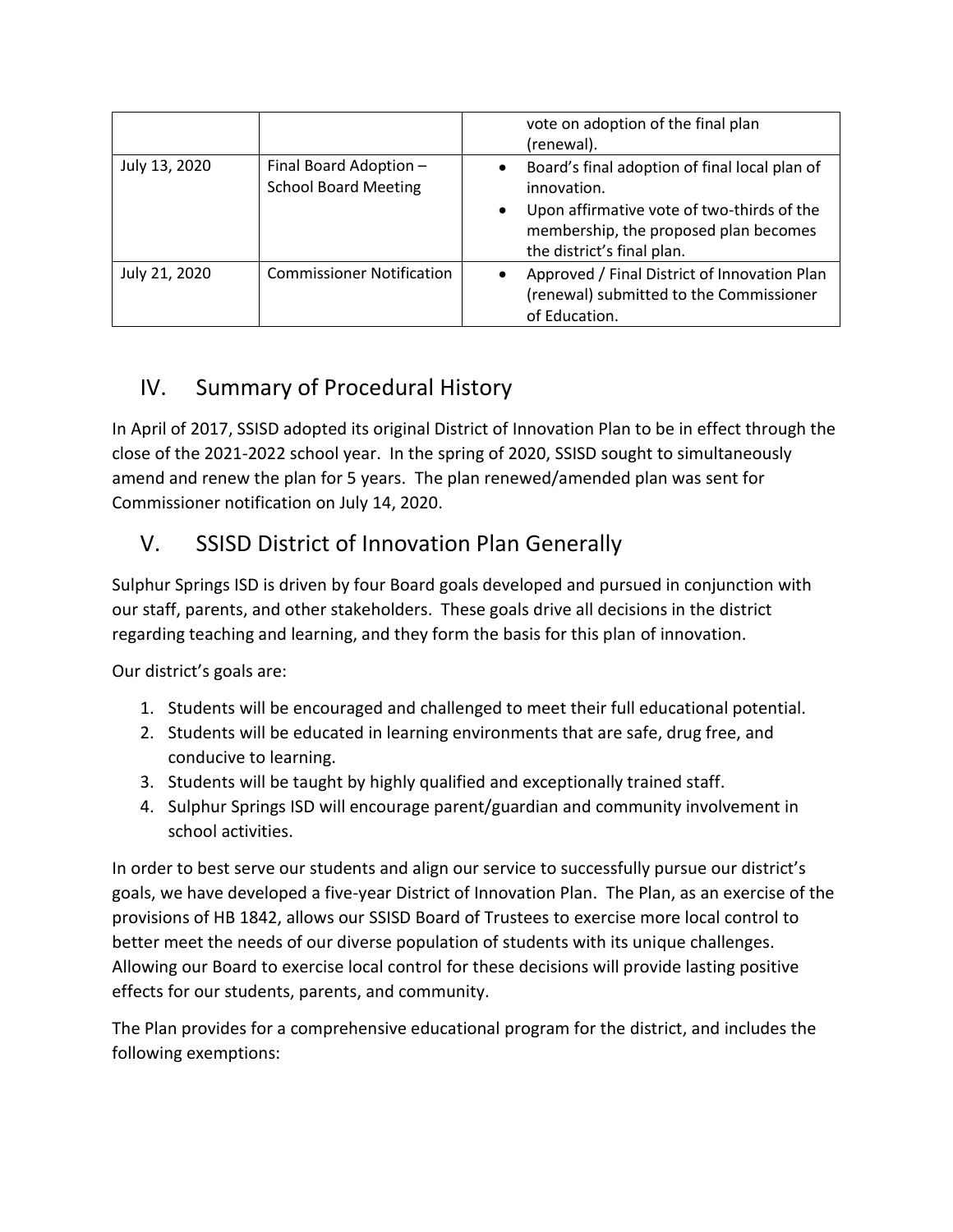### **a. First Day of Instruction – District Goal 1**

### Legal Requirements Necessitating Exemption:

SSISD seeks exemption from TEC § 25.0811 (Policy EB). The relevant provision states:

"A district may not begin instruction for students for a school year before the fourth Monday in August unless the district operates a year-round system... A district may not receive a waiver of this requirement."

## Inhibition of Goals:

In the past, districts had the option to apply for a waiver to begin school earlier in August, and districts frequently took advantage of the waiver opportunity. However, our legislature removed the waiver opportunity.

The rule as currently written restricts flexibility in the design of our annual school calendar. The flexibility to begin instruction earlier in August will enable the district to develop a calendar that best meets the needs of SSISD students.

### Innovation:

Allow the district to begin school before the fourth Monday in August. The calendar will be developed to meet local needs of the community. The district will determine, on an annual basis, when school will begin each year. The district will not begin instruction for students for a school year before the second Monday in August.

The calendar development, approval, and communication process will continue as it has. The district's calendar is approved by the district site based decision making committee, and then approved by the Board. Once approved, the calendar is communicated via the district's website and within student handbooks.

## Benefits to SSISD students:

- 1. Allows for better balance between first and second semester instructional days.
- 2. Allows for flexibility in dealing with yearly variances in calendar dynamics.
- 3. Allows additional days of instruction prior to state assessment.
- 4. Allows school to end prior to June; ending earlier supports student remediation efforts.

## **b. Teacher Certification Requirements – District Goal 3**

#### Legal Requirements Necessitating Exemption:

SSISD seeks exemption from TEC § 21.003(a), TEC § 21.053, and TEC § 21.057 (Policies DK and DBA). The relevant provisions state: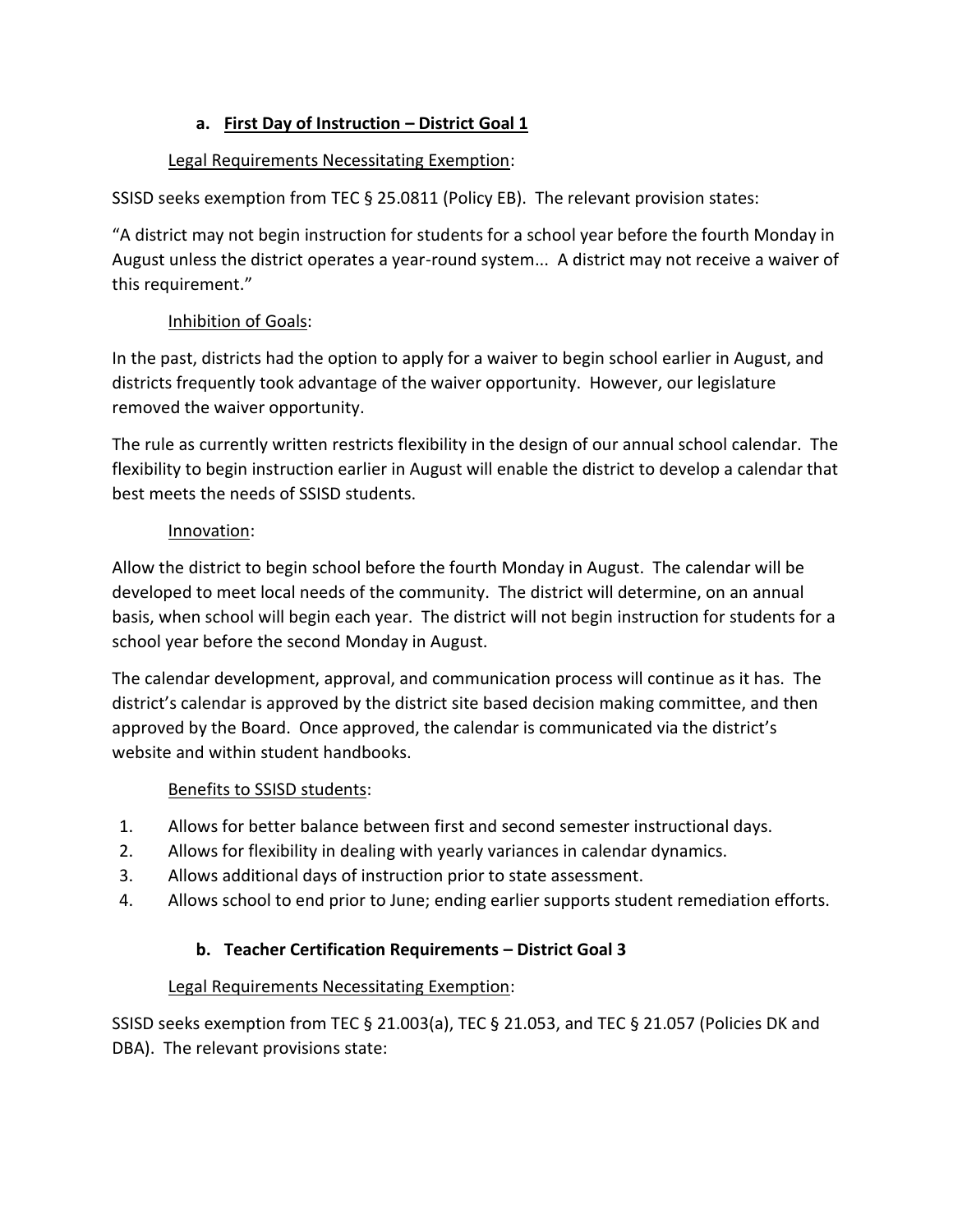"A person may not be employed as a teacher…by a school district unless the person holds an appropriate certificate or permit…" TEC § 21.003(a)

"A person who desires to teach in a public school shall present the person's certificate for filing with the employing district before the person's contract with the board of trustees of the district is binding." TEC § 21.053

"A school district that assigns an inappropriately certified or uncertified teacher to the same classroom for more than 30 consecutive instructional days during the same school year shall provide written notice of the assignment to a parent or guardian of each student in that classroom…" TEC § 21.057

#### Inhibition of Goals:

In the event that the district cannot locate a certified teacher for a position or a teacher is teaching a subject outside of his/her certification area, the district must request emergency certification from TEA and/or the State Board of Educator Certification. These requests may be denied.

This process is time consuming, burdensome, and it may not allow the district to meet its instructional needs in a timely fashion. With the growing teacher shortage in Texas, this process may prevent the district from being able to hire the best teacher available.

#### Innovation:

Decisions regarding employee certification will be made locally. The district will maintain its current expectations for traditional employee certification and the Board will make a reasonable attempt to hire individuals with appropriate certification for the position. However, when this is not reasonably achievable, the Board will have the flexibility to hire staff who are knowledgeable in their teaching area and equipped to effectively perform the duties of the position.

SSISD seeks to locally certify, if necessary, teachers in areas of high demand. These areas include, but are not limited to: CTE, Foreign Languages, Math, Science, ELAR, Social Studies etc. Special education and bilingual teachers will continue to be required to hold a state teaching certificate.

The principal or supervisor may submit to the superintendent a request to locally certify a teacher. The request must specify the reason for the request (need) and document the applicant's credentials/expertise that qualify the applicant for the position. The superintendent will approve or deny requests for local certification.

Board minutes will reflect which employees are hired pursuant to a local certification.

#### Benefits to SSISD students: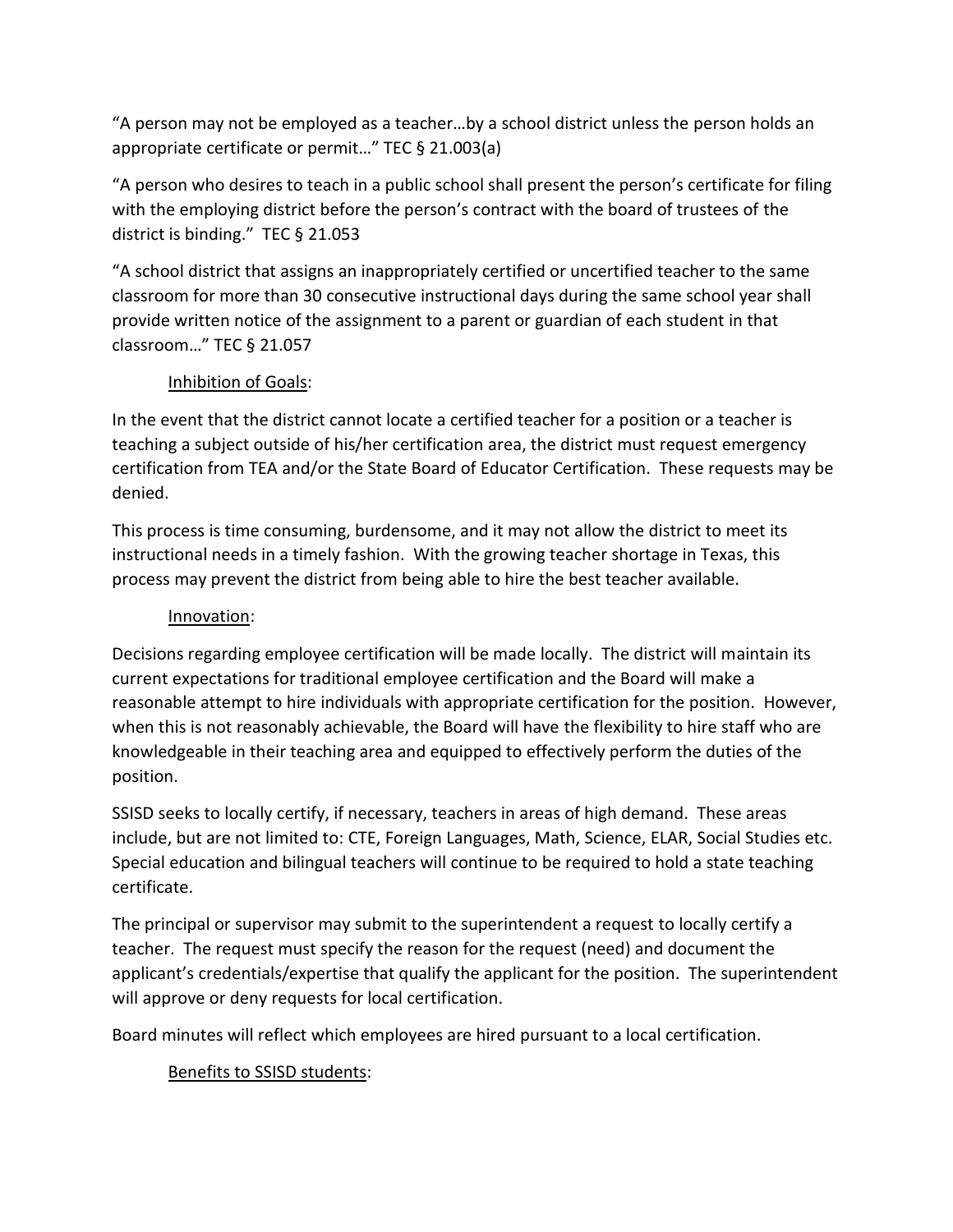- 1. Allows the district to have more flexibility to hire the best candidate for each position.
- 2. Allows more flexibility in campus scheduling.
- 3. Provides more class offering options.
- 4. Increases opportunities for students to earn recognized industry certifications.

#### **c. Group Health Benefits for School Employees – District Goal 3**

#### Legal Requirements Necessitating Exemption:

SSISD seeks exemption from TEC § 22.004(i) (Policy CRD). The relevant provision states:

"Notwithstanding any other provision of this section, a district participating in the uniform group coverage program established under Chapter 1579, Insurance Code, may not make group health coverage available to its employees under this section after the date on which the program of coverages provided under Chapter 1579, Insurance Code, is implemented.

#### Inhibition of Goals:

TEC § 22.004(i) states that a school district may not make group health coverage available to its employees pursuant to TEC § 22.004(b) after the date a District implements the program of coverages provided under Chapter 1579 of the Texas Insurance Code. The current process allows no flexibility in the design of group health insurance benefits to fit the needs of all Sulphur Springs ISD employees. This provision also inhibits the District from procuring group health insurance benefits that may provide better coverages for its employees and at a lower cost.

#### Innovation:

This innovation allows the district to procure group health insurance benefits that may better benefit District employees.

#### Benefits to SSISD Students:

- 1. Increases the District's competitiveness in hiring.
- 2. Enables the District to hire and retain exceptional staff.
- 3. More/better insurance options for SSISD staff.

# VI. Initial Term and Renewed Plan

Pursuant to TEC § 12A.006, the district seeks designation as a district of innovation for the maximum term of five years. The initial five-year term, adopted in April of 2017, applied to the following academic school years: 2017-2018, 2018-2019, 2019-2020, 2020-2021, and 2021- 2022.

Upon renewal in July of 2020, the plan applies to the following academic school years: 2020- 2021, 2021-2022, 2022-2023, 2023-2024, and 2024-2025.